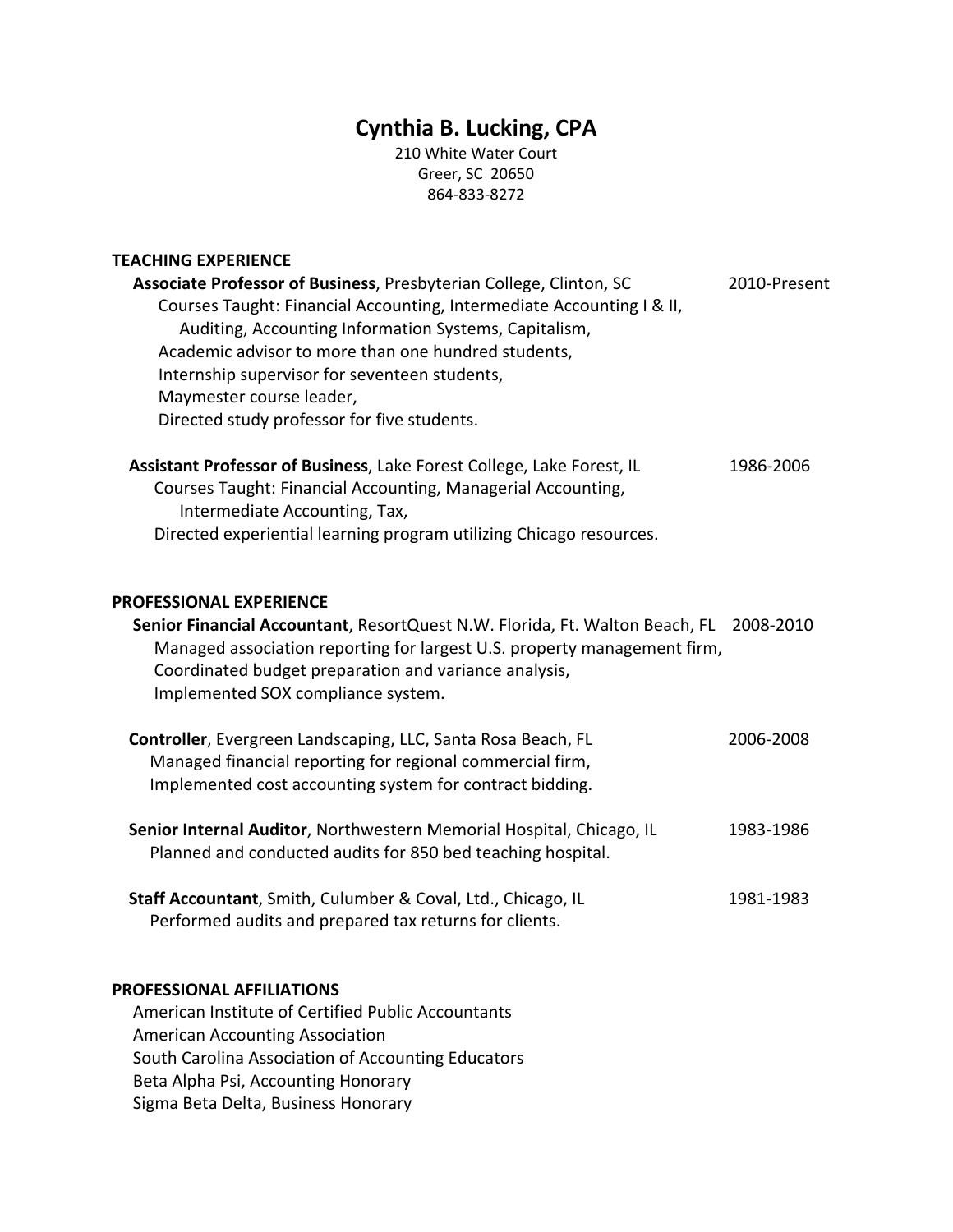## **EDUCATION & PROFESSIONAL CERTIFICATION**

 Certified Public Accountant, Illinois Masters of Science in Accountancy, DePaul University, Chicago, IL Bachelors of Arts in Economics, Northwestern University, Evanston, IL

# **COLLEGE COMMITTEES AND ACTIVITIES**

 Faculty Representative to the Board of Trustees, Intercollegiate Athletics Subcommittee of the Education Program Committee Council on Academic Affairs, Curriculum Committee Chair, Committee on Athletic Activities Senior Faculty Council Faculty Handbook Task Force Senior Faculty Council Alternative Schedule Task Force

## **PUBLICATIONS AND CONFERENCES**

- "The Impact of Division I Athletic Participation on the Academic Budgets of Small Colleges", with Jerry K. Slice, Published in the proceeding of the Southeastern Institute of Operations Research and the Management Sciences, October 3, 2014.
- " Does Playing Monopoly Help Students Learn Accounting?", Published in the proceedings of the Southeast Decision Sciences Institute, February 21, 2014.
- " Using Monopoly to Teach Intermediate Accounting Students", Published in the proceedings of the Southeast Decision Sciences Institute, March 1, 2012.
- Faculty debate panel for the Annual Meeting of the South Carolina Association of Accounting Educators, 2015.
- Attended "A Conversation about Teaching, Learning, and the Student Experience", Annual Meeting of the South Carolina Association of Accounting Educators, 2014.
- Participated in "Professional Judgment Framework Curriculum Resources" seminar presented by Ernst and Young, 2013.
- Attended seminar "Engaging Students with Technology", McGraw‐Hill, 2014.
- Participated in Clemson Institute for the Study of Capitalism Conference, 2011‐2013.
- Attended "Crossroads in Accounting Education: Pathways to Enhancing Skills and Student Learning", South Carolina Association of Accounting Educators, 2013,

Attended workshop "Flipping the Classroom", 2013.